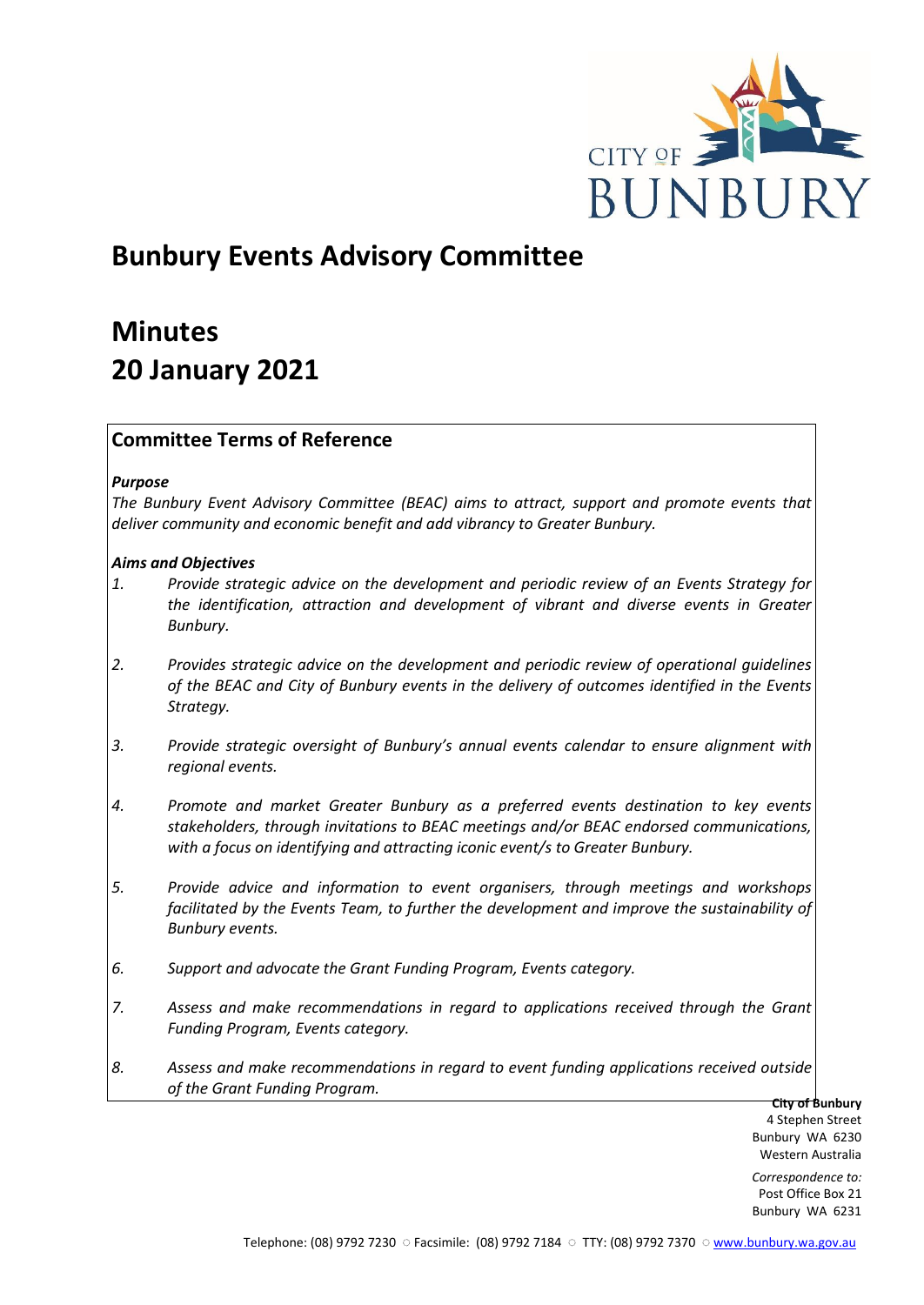# **Table of Contents**

| Item No |      | Subject                                                                                   | Page No |
|---------|------|-------------------------------------------------------------------------------------------|---------|
| 1.      |      |                                                                                           |         |
| 2.      |      |                                                                                           |         |
| 3.      |      |                                                                                           |         |
| 4.      |      |                                                                                           |         |
|         | 4.1  |                                                                                           |         |
|         | 4.2  |                                                                                           |         |
| 5.      |      |                                                                                           |         |
| 6.      |      |                                                                                           |         |
| 7.      |      |                                                                                           |         |
| 8.      |      |                                                                                           |         |
|         | 8.1  |                                                                                           |         |
|         | 8.2  |                                                                                           |         |
|         | 8.3  |                                                                                           |         |
| 9.      |      |                                                                                           |         |
|         |      |                                                                                           |         |
|         | 10.1 | Grant Funding Program New "Major Community Events" Funding Category Proposal 4            |         |
|         | 10.2 | Grant Funding Program Reallocation of the Seed Funding project to an Iconic Event project |         |
|         |      |                                                                                           |         |
|         |      |                                                                                           |         |
|         | 12.1 |                                                                                           |         |
|         | 12.2 |                                                                                           |         |
|         |      |                                                                                           |         |
| 14.     |      |                                                                                           |         |
|         |      |                                                                                           |         |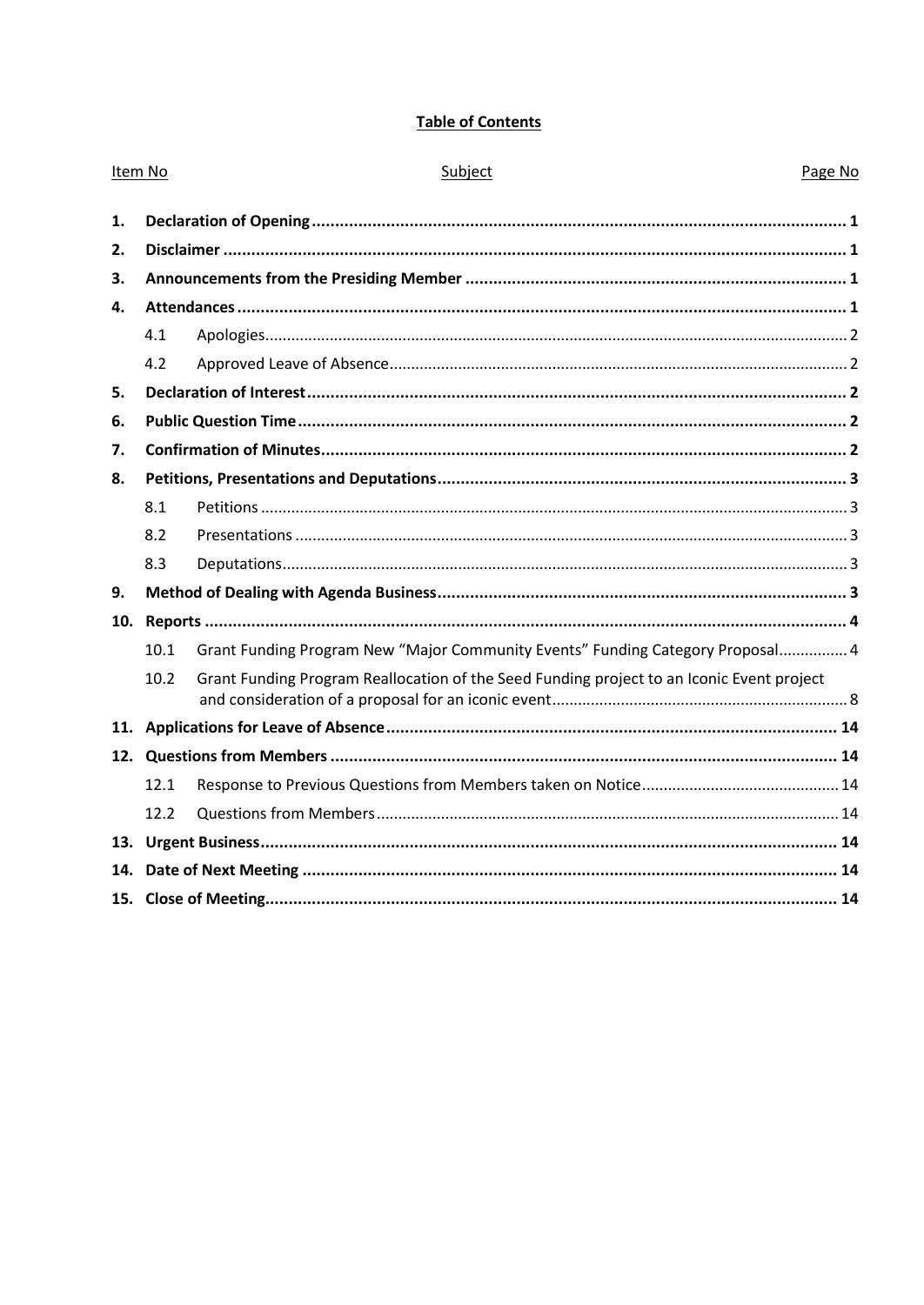# **Acknowledgement of Country**

\_\_\_\_\_\_\_\_\_\_\_\_\_\_\_\_\_\_\_\_\_\_\_\_\_\_\_\_\_\_\_\_\_\_\_\_\_\_\_\_\_\_\_\_\_\_\_\_\_\_\_\_\_\_\_\_\_\_\_\_\_\_\_\_\_\_\_\_\_\_\_\_\_\_\_\_\_\_\_\_\_\_\_\_\_\_\_\_\_\_\_\_\_\_\_

We acknowledge the Traditional Custodians of this land, the Wardandi Noongar people, and pay our respects to Elders past, present and future.

# **Vision**

Bunbury: welcoming and full of opportunities.

# **Organisational Values**

# #WEARECOB

| <b>WE ARE COMMUNITY</b> | We are one team<br>We keep each other safe<br>We display empathy and respect<br>We have fun and celebrate our successes<br>We work together to achieve great outcomes                                                            |
|-------------------------|----------------------------------------------------------------------------------------------------------------------------------------------------------------------------------------------------------------------------------|
| <b>WE ARE OPEN</b>      | We are open to opportunities<br>We actively listen and think things through<br>We are inclusive and treat everyone equally<br>We are honest and open in our communications<br>We are open to feedback to improve our performance |
| <b>WE ARE BRAVE</b>     | We lead the change, we own it<br>We trust and empower each other<br>We have the difficult conversations early<br>We hold ourselves to the highest standard<br>We have the courage to improve and simplify                        |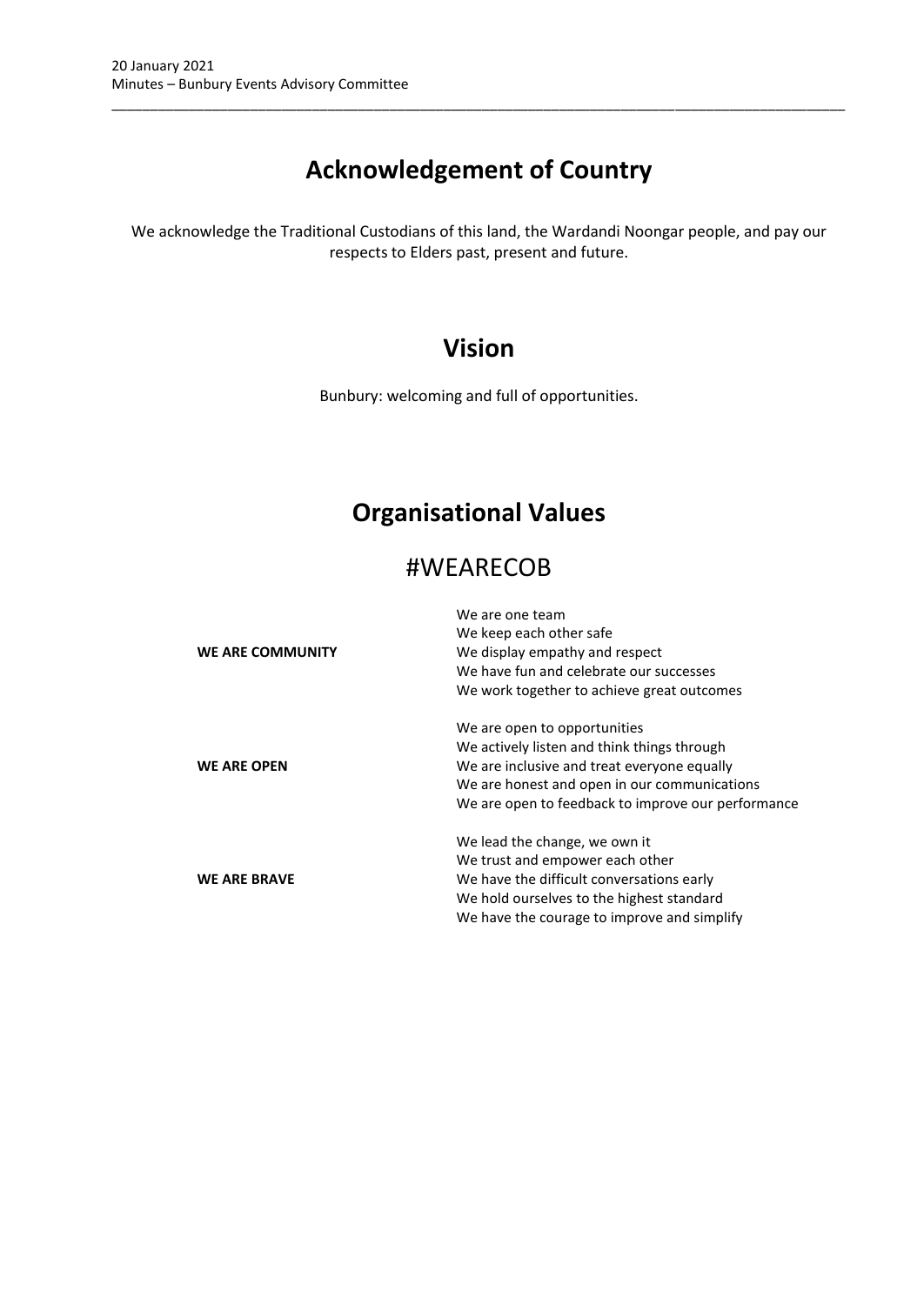

# **Bunbury Events Advisory Committee Meeting**

# **Minutes**

#### **20 January 2021**

Members of the public to note that recommendations made by this committee are not final and will be subject to adoption (or otherwise) at a future meeting of the Bunbury City Council.

# <span id="page-3-0"></span>**1. Declaration of Opening**

The Presiding Member declared the meeting open at 9:37am.

# <span id="page-3-1"></span>**2. Disclaimer**

Not applicable to this committee.

#### <span id="page-3-2"></span>**3. Announcements from the Presiding Member**

The Presiding Member welcomed Steve de Meillon, Team Leader Community Partnerships to the meeting.

# <span id="page-3-3"></span>**4. Attendances**

#### *Committee Members:*

| <b>Member Name</b>               | <b>Representing</b>                                |  |
|----------------------------------|----------------------------------------------------|--|
| Cr Amanda Yip                    | City of Bunbury                                    |  |
| Cr Karen Steele                  | City of Bunbury                                    |  |
| Cr Cheryl Kozisek                | City of Bunbury                                    |  |
| David Kerr                       | Bunbury Geographe Chamber of Commerce and Industry |  |
| Suzanne Clarke                   | <b>Bunbury Regional Entertainment Centre</b>       |  |
| Christina Mitchell (from 9:45am) | Tourism Representative                             |  |
| <b>Richard Murphy</b>            | <b>Community Representative</b>                    |  |
| Ashley Hastie (from 9:58am)      | <b>Community Representative</b>                    |  |
| Vacant                           | <b>Community Representative</b>                    |  |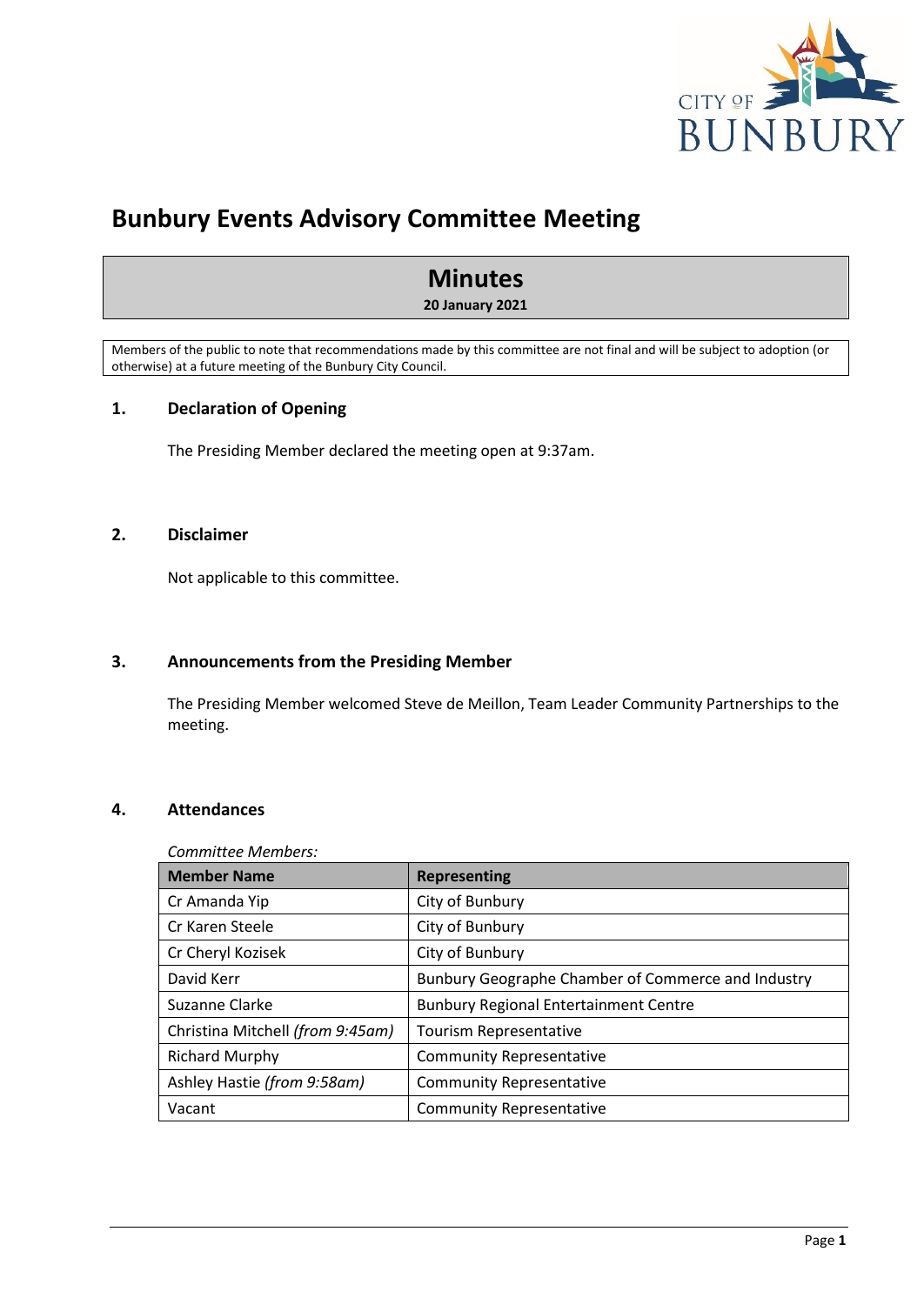| <b>Support Staff:</b> |  |
|-----------------------|--|
|-----------------------|--|

| <b>Name</b>          | <b>Title</b>                                                                            |  |
|----------------------|-----------------------------------------------------------------------------------------|--|
| Gary Barbour         | Director Sustainable Communities                                                        |  |
| Sarah Upton          | <b>Manager Community Services</b>                                                       |  |
| Steve de Meillon     | <b>Team Leader Community Partnerships</b>                                               |  |
| Juaini Taylor        | <b>Senior Events Officer</b>                                                            |  |
| Liz Allan            | Executive Assistant (Research and Projects) to the Director<br>Sustainable Communities. |  |
| <b>Brody Russell</b> | <b>Team Leader Public Relations</b>                                                     |  |

\_\_\_\_\_\_\_\_\_\_\_\_\_\_\_\_\_\_\_\_\_\_\_\_\_\_\_\_\_\_\_\_\_\_\_\_\_\_\_\_\_\_\_\_\_\_\_\_\_\_\_\_\_\_\_\_\_\_\_\_\_\_\_\_\_\_\_\_\_\_\_\_\_\_\_\_\_\_\_\_\_\_\_\_\_\_\_\_\_\_\_\_\_\_\_

#### <span id="page-4-0"></span>**4.1 Apologies**

Peter Jago was an apology for the meeting

David Kerr was absent from the meeting

#### <span id="page-4-1"></span>**4.2 Approved Leave of Absence**

Nil

#### <span id="page-4-2"></span>**5. Declaration of Interest**

IMPORTANT: Committee members to complete a "Disclosure of Interest" form for each item on the agenda in which they wish to disclose a financial/proximity/impartiality interest. They should give the form to the Presiding Member before the meeting commences. After the meeting, the form is to be forwarded to the Administration Services Section for inclusion in the Corporate Financial Disclosures Register.

# <span id="page-4-3"></span>**6. Public Question Time**

Not applicable to this committee.

# <span id="page-4-4"></span>**7. Confirmation of Minutes**

The Minutes of the meeting of the Bunbury Events Advisory Committee Meeting held 11 November 2020 have been circulated.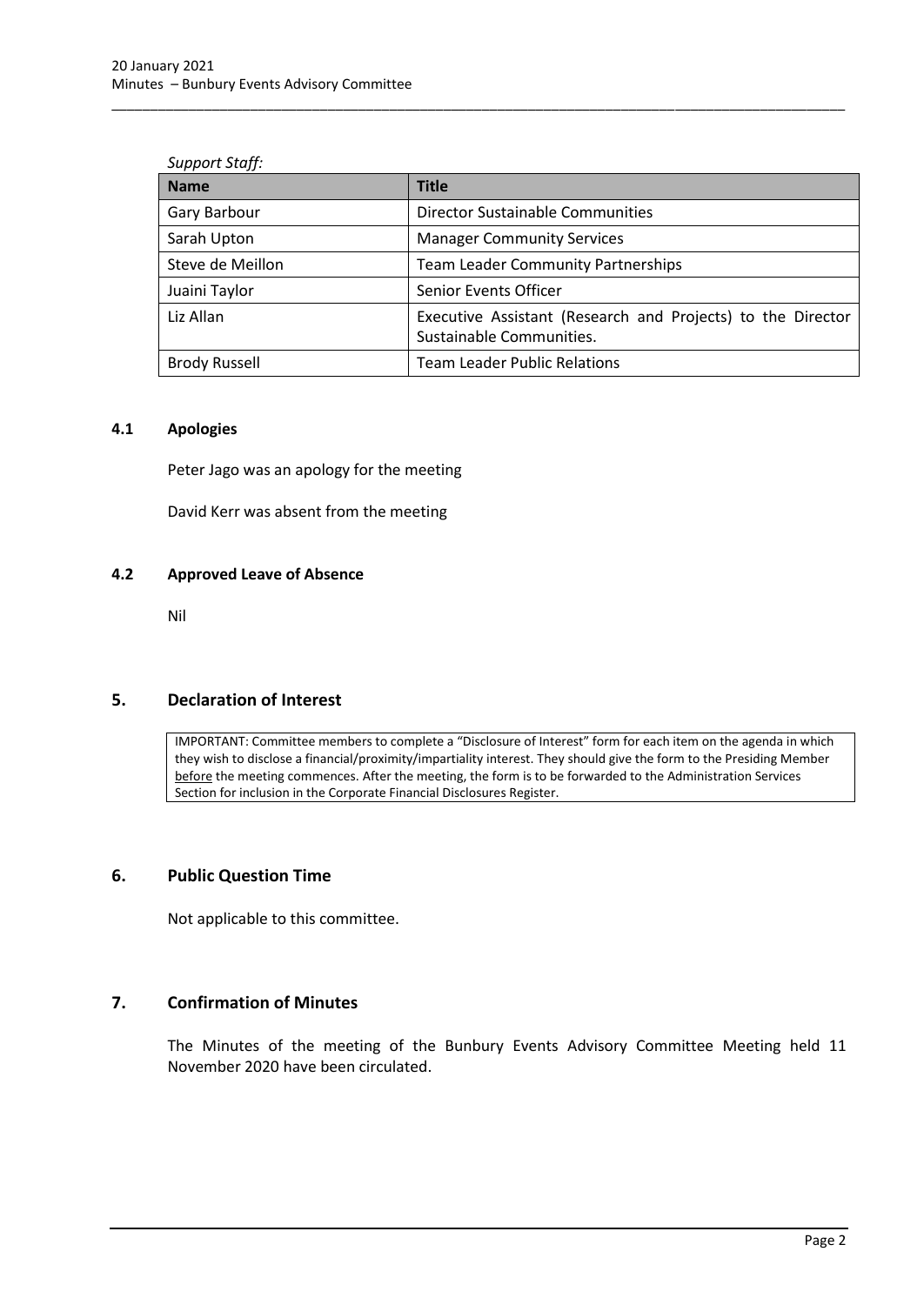#### **Recommendation**

The Minutes of the Bunbury Events Advisory Committee Meeting held on 11 November 2020, are confirmed as a true and accurate record.

\_\_\_\_\_\_\_\_\_\_\_\_\_\_\_\_\_\_\_\_\_\_\_\_\_\_\_\_\_\_\_\_\_\_\_\_\_\_\_\_\_\_\_\_\_\_\_\_\_\_\_\_\_\_\_\_\_\_\_\_\_\_\_\_\_\_\_\_\_\_\_\_\_\_\_\_\_\_\_\_\_\_\_\_\_\_\_\_\_\_\_\_\_\_\_

#### **Outcome of the Meeting held 20 January 2020**

The recommendation (as printed) was moved Cr Steele, seconded Cr Yip.

The Presiding Member put the motion to the vote and it was adopted to become the Committee's decision on the matter.

# **Committee Decision**

The Minutes of the Bunbury Events Advisory Committee Meeting held on 11 November 2020, are confirmed as a true and accurate record.

CARRIED 5 votes "for" / Nil votes "against"

#### <span id="page-5-0"></span>**8. Petitions, Presentations and Deputations**

<span id="page-5-1"></span>**8.1 Petitions**

#### <span id="page-5-2"></span>**8.2 Presentations**

#### <span id="page-5-3"></span>**8.3 Deputations**

# <span id="page-5-4"></span>**9. Method of Dealing with Agenda Business**

Items are dealt with in the order that they appear.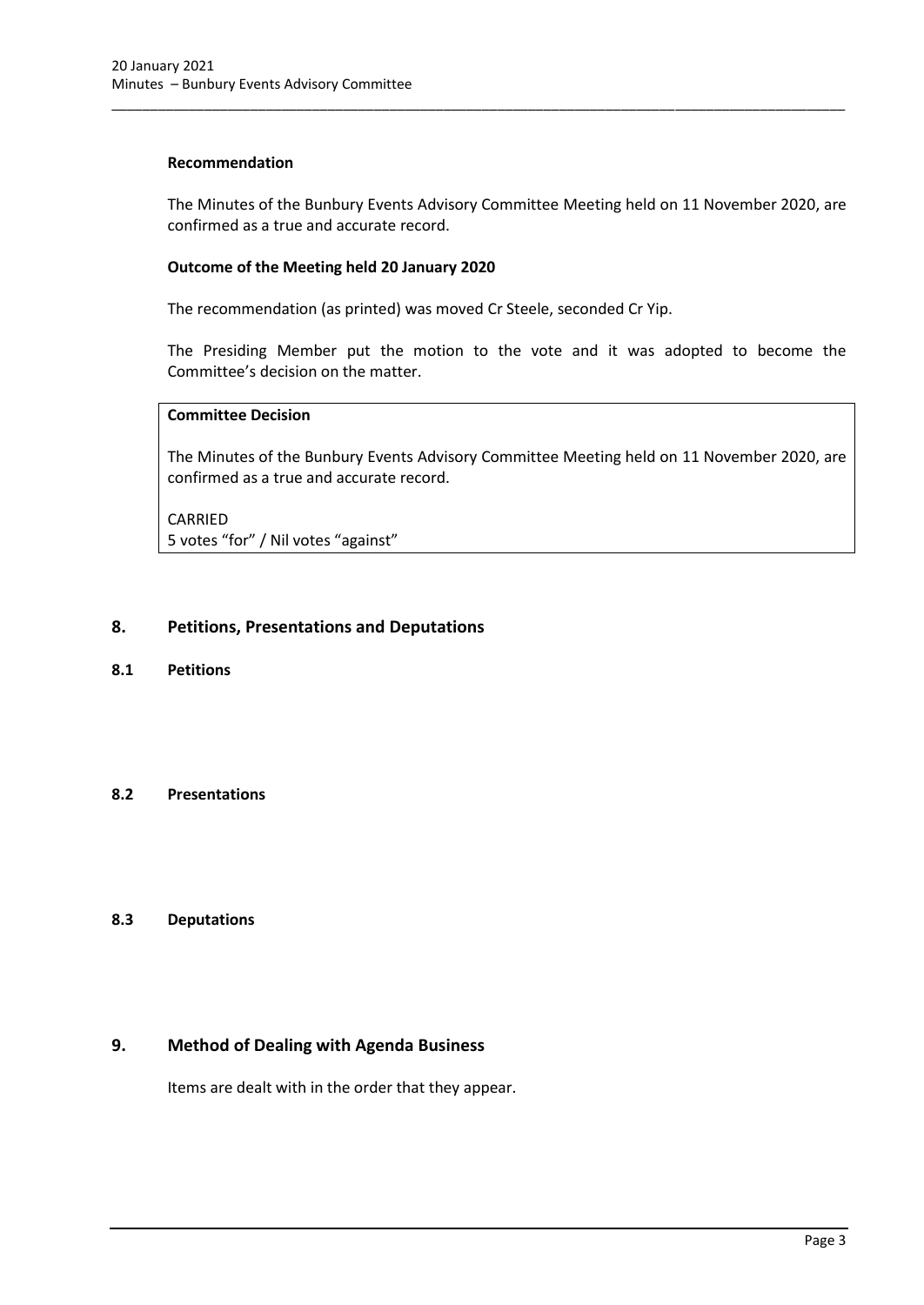# <span id="page-6-0"></span>**10. Reports**

#### <span id="page-6-1"></span>**10.1 Grant Funding Program New "Major Community Events" Funding Category Proposal**

\_\_\_\_\_\_\_\_\_\_\_\_\_\_\_\_\_\_\_\_\_\_\_\_\_\_\_\_\_\_\_\_\_\_\_\_\_\_\_\_\_\_\_\_\_\_\_\_\_\_\_\_\_\_\_\_\_\_\_\_\_\_\_\_\_\_\_\_\_\_\_\_\_\_\_\_\_\_\_\_\_\_\_\_\_\_\_\_\_\_\_\_\_\_\_

| <b>File Ref:</b>            | COB/530                                                       |  |                             |
|-----------------------------|---------------------------------------------------------------|--|-----------------------------|
| <b>Applicant/Proponent:</b> | Internal                                                      |  |                             |
| <b>Responsible Officer:</b> | Juaini Taylor, Senior Events Officer                          |  |                             |
| <b>Responsible Manager:</b> | Sarah Upton, Manager Community Services                       |  |                             |
| Executive:                  | Gary Barbour, Director Sustainable Communities                |  |                             |
| <b>Authority/Discretion</b> | Advocacy                                                      |  | Review                      |
|                             | ⊠<br>Executive/Strategic                                      |  | Quasi-Judicial              |
|                             | Legislative                                                   |  | <b>Information Purposes</b> |
| <b>Attachments:</b>         | Appendix 1: Guideline Major Community Events Funding Category |  |                             |

#### **Summary**

This report is presented to the Bunbury Events Advisory Committee to consider a new "Major Community Events" funding category as part of the City's annual Grant Funding Program.

#### **Executive Recommendation**

That the Bunbury Events Advisory Committee:

- 1. Support establishing a new "Major Community Events" funding category, being a multiyear funding program with an approval of up to three (3) years per successful applicant.
- 2. Support Council considering allocating \$40,000 from PR-4211 'Provide funding for an Events Grants Funding Round' towards the new "Major Community Events" funding category during budget deliberations for 2021/22.

*Voting Requirement: Simple Majority* 

#### **Strategic Relevance**

| Theme 1       | Our community and culture                                                                                                                              |
|---------------|--------------------------------------------------------------------------------------------------------------------------------------------------------|
| Goal          | A safe, healthy and cohesive community, with a rich cultural life, and<br>supportive social environment                                                |
| Objective 1.4 | Arts, culture, heritage and events that enrich our understanding and<br>enjoyment of life, celebrate our identity and bring the community<br>together. |
| Theme 4       | Our City                                                                                                                                               |
| Goal          | Civic Leadership, partnerships and sound governance in delivering with<br>and for the community                                                        |
| Objective 4.2 | A highly engaged and involved community, working together on strategy<br>development and implementation.                                               |

#### **Regional Impact Statement**

Events play an important role in the cultural fabric of our community and provide significant cultural, economic and social benefit. The newly proposed "Major Community Events" category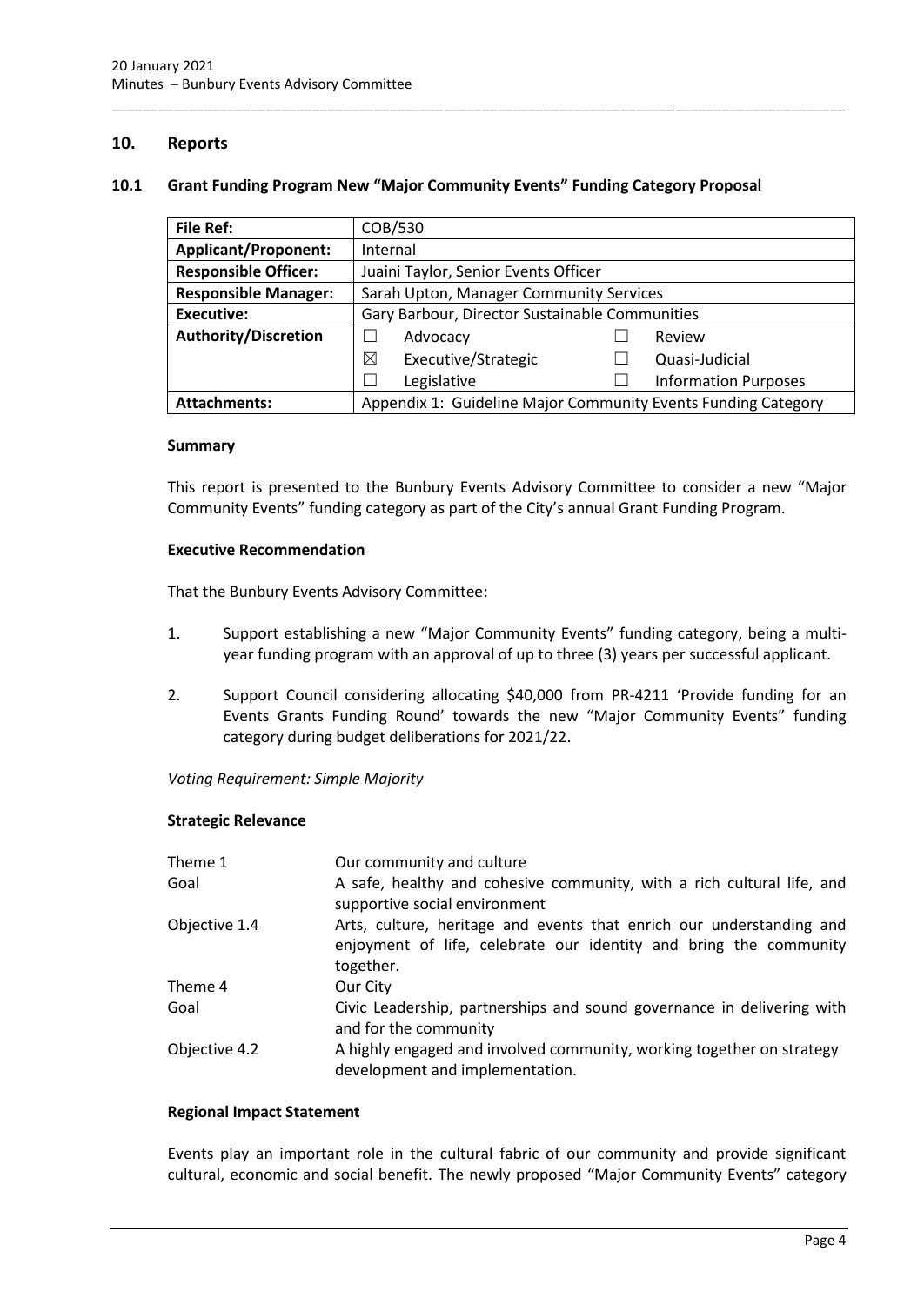will reduce the application process for established and proven local events increasing the efficiency and sustainability for them to be delivered.

\_\_\_\_\_\_\_\_\_\_\_\_\_\_\_\_\_\_\_\_\_\_\_\_\_\_\_\_\_\_\_\_\_\_\_\_\_\_\_\_\_\_\_\_\_\_\_\_\_\_\_\_\_\_\_\_\_\_\_\_\_\_\_\_\_\_\_\_\_\_\_\_\_\_\_\_\_\_\_\_\_\_\_\_\_\_\_\_\_\_\_\_\_\_\_

#### **Background**

The City provides an annual funding program that aims to enable a range of quality and diverse events and activities. There are three funding categories available:

- Arts;
- Community; and
- **Events**

At the BEAC grant assessment meeting held on 26 August 2020, BEAC briefly discussed the possibility of offering ongoing funding to major community events requiring support from the City to continue long term.

#### **Council Policy Compliance**

The Grant Funding Program Council Policy will need to be amended to reflect the introduction of the new grant funding category which will require endorsement by Council.

#### **Legislative Compliance**

*Local Government Act 1995.*

#### **Officer Comments**

The City's events calendar has improved significantly over the past few years welcoming new and exciting events. There are several long-term community events that continue to grow and evolve into major events for Bunbury.

Apart from the ANZAC Day and Remembrance Day commemorations, the City does not provide ongoing support to any events. Applicants are encouraged to apply for support from the City annually. This ensures the funding program is open and transparent, and all applicants are provided an equal opportunity to apply and be assessed in a competitive round.

In addition to the City's internally hosted events, Christmas in the City and the Sky Fest Australia Day, there are several community events that have sealed their place as major events for Bunbury. It is therefore proposed that a multi-year "Major Community Events" funding category be created with a contract period of up to three (3) years. This will allow events to be sustainable longer term and reduce the pressure of applying each year, especially for not for profit groups with limited resourcing.

The Grants Officer and Senior Events Officer have workshopped the new funding category and propose the guidelines as **attached** at Appendix 1.

#### **Analysis of Financial and Budget Implications**

The funds for this new category would be quarantined from the 'Provide funding for an Events Grants Funding Round' budget (PR-4211). A total of \$40,000 would be set aside to fund up to two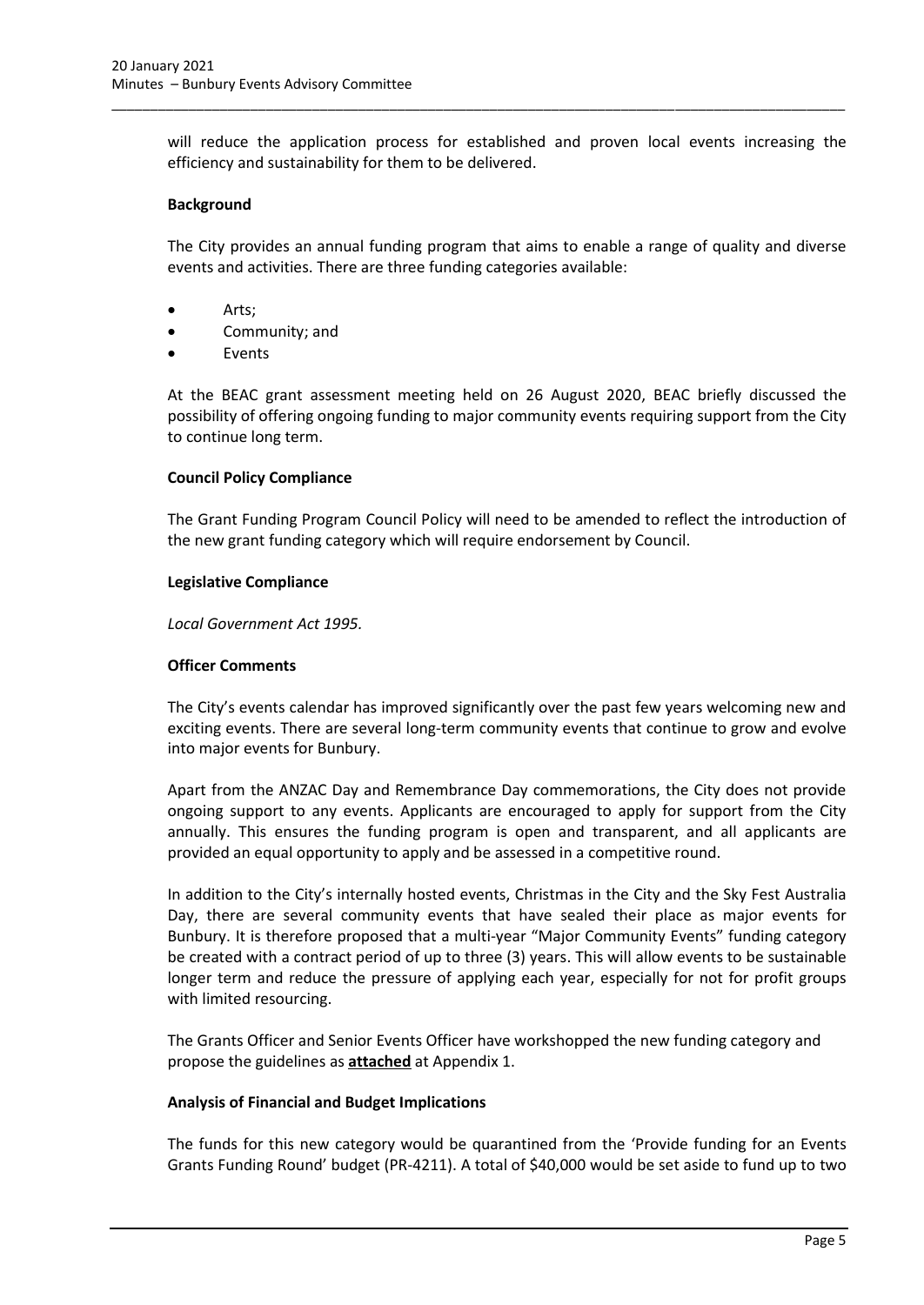(2) high quality applications that address the new funding criteria. Should applicants not meet the funding criteria, the budget from this category will be re-allocated back to the events funding pool.

\_\_\_\_\_\_\_\_\_\_\_\_\_\_\_\_\_\_\_\_\_\_\_\_\_\_\_\_\_\_\_\_\_\_\_\_\_\_\_\_\_\_\_\_\_\_\_\_\_\_\_\_\_\_\_\_\_\_\_\_\_\_\_\_\_\_\_\_\_\_\_\_\_\_\_\_\_\_\_\_\_\_\_\_\_\_\_\_\_\_\_\_\_\_\_

Currently there are two events with contracts in place which also require funds to be set aside from the Events budget. The below table shows the funds remaining in the annual events budget with consideration of existing contracts and the proposed "Major Community Events" grant.

| Total amount in the annual events budget        | \$257,556 |
|-------------------------------------------------|-----------|
| Groovin the Moo (contracted until 2024)         | \$15,000  |
| CinefestOZ (contracted until 2021)              | \$30,000  |
| Proposed Major Community Events Grant           | \$40,000  |
| Remaining funds within the annual events budget | \$172,556 |

# **Community Consultation**

A local major event organiser was contacted to discuss the suitability of the proposed "Major Community Events" grant. The event organiser advised they are solely reliant on grants and sponsorship to deliver their event. Any financial returns made from running events offset event costs, with no profits retained. Therefore, they supported the "Major Community Events" category being established.

# **Councillor/Officer Consultation**

Not applicable.

# **Applicant Consultation**

The attached proposal was discussed with BEAC during informal discussions immediately following its Meeting held Wednesday 11 November 2020.

#### **Timeline: Council Decision Implementation**

The City's Grant Funding Program policy will be amended to include the "Major Community Events" category as part of the wider policy review.

Following completion of the review, the draft amended policy will be brought back to the Bunbury Events Advisory Committee 10 March 2021 Meeting for referral to Council for endorsement at its Ordinary Council Meeting scheduled for 6 April 2021.

This will allow the amended policy to be launched in April 2021 in line with the release of the annual Grant Funding Program.

#### **Outcome of the Meeting held 20 January 2020**

Christina Mitchell entered the meeting at 9:45am.

The recommendation (as printed) was moved Cr Steele, seconded Cr Kozisek.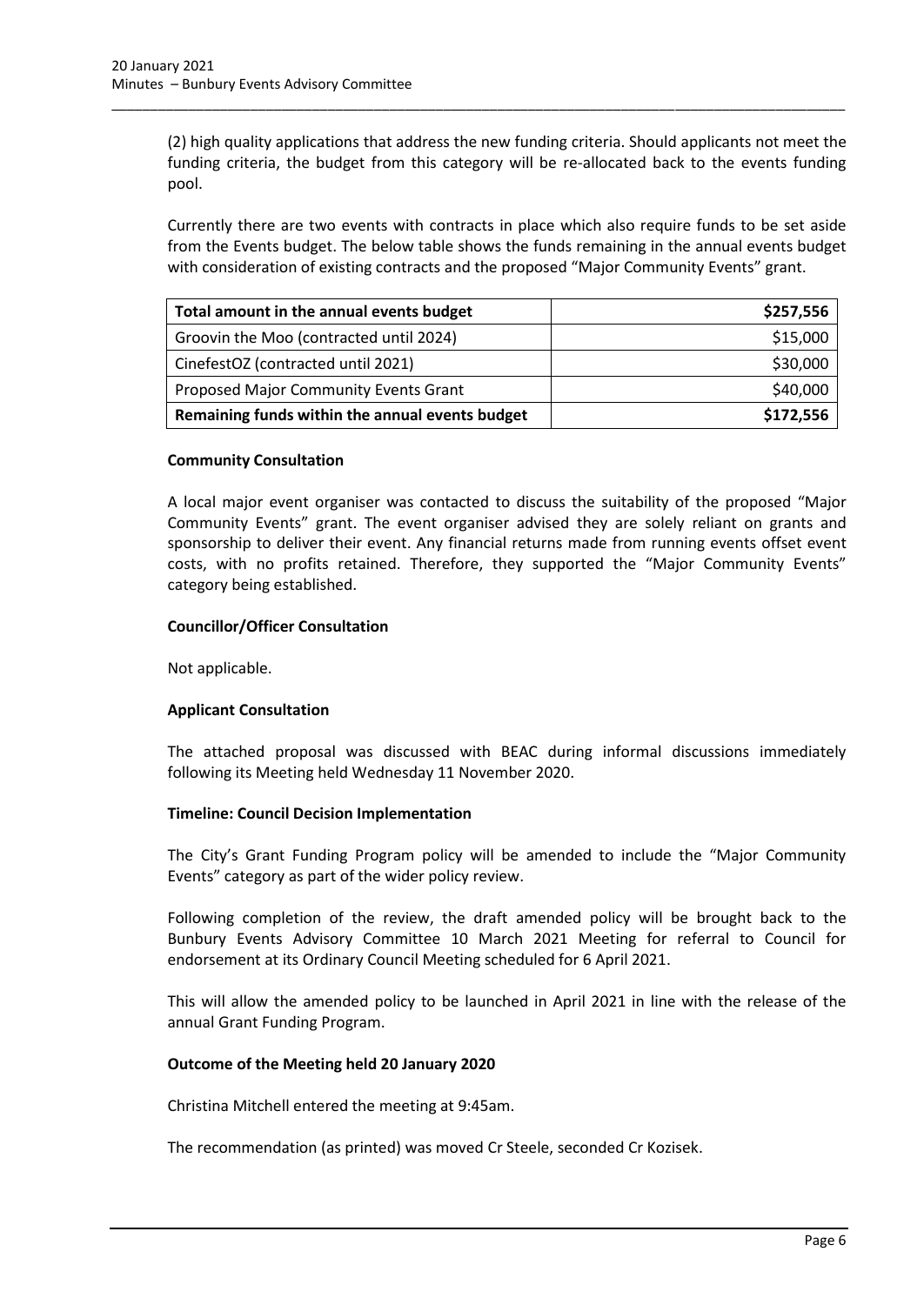The Presiding Member put the motion to the vote and it was adopted to become the Committee's decision on the matter.

\_\_\_\_\_\_\_\_\_\_\_\_\_\_\_\_\_\_\_\_\_\_\_\_\_\_\_\_\_\_\_\_\_\_\_\_\_\_\_\_\_\_\_\_\_\_\_\_\_\_\_\_\_\_\_\_\_\_\_\_\_\_\_\_\_\_\_\_\_\_\_\_\_\_\_\_\_\_\_\_\_\_\_\_\_\_\_\_\_\_\_\_\_\_\_

#### **Committee Decision**

That the Bunbury Events Advisory Committee:

- 1. Support establishing a new "Major Community Events" funding category, being a multiyear funding program with an approval of up to three (3) years per successful applicant.
- 2. Support Council considering allocating \$40,000 from PR-4211 'Provide funding for an Events Grants Funding Round' towards the new "Major Community Events" funding category during budget deliberations for 2021/22.

CARRIED 6 votes "for" / Nil votes "against"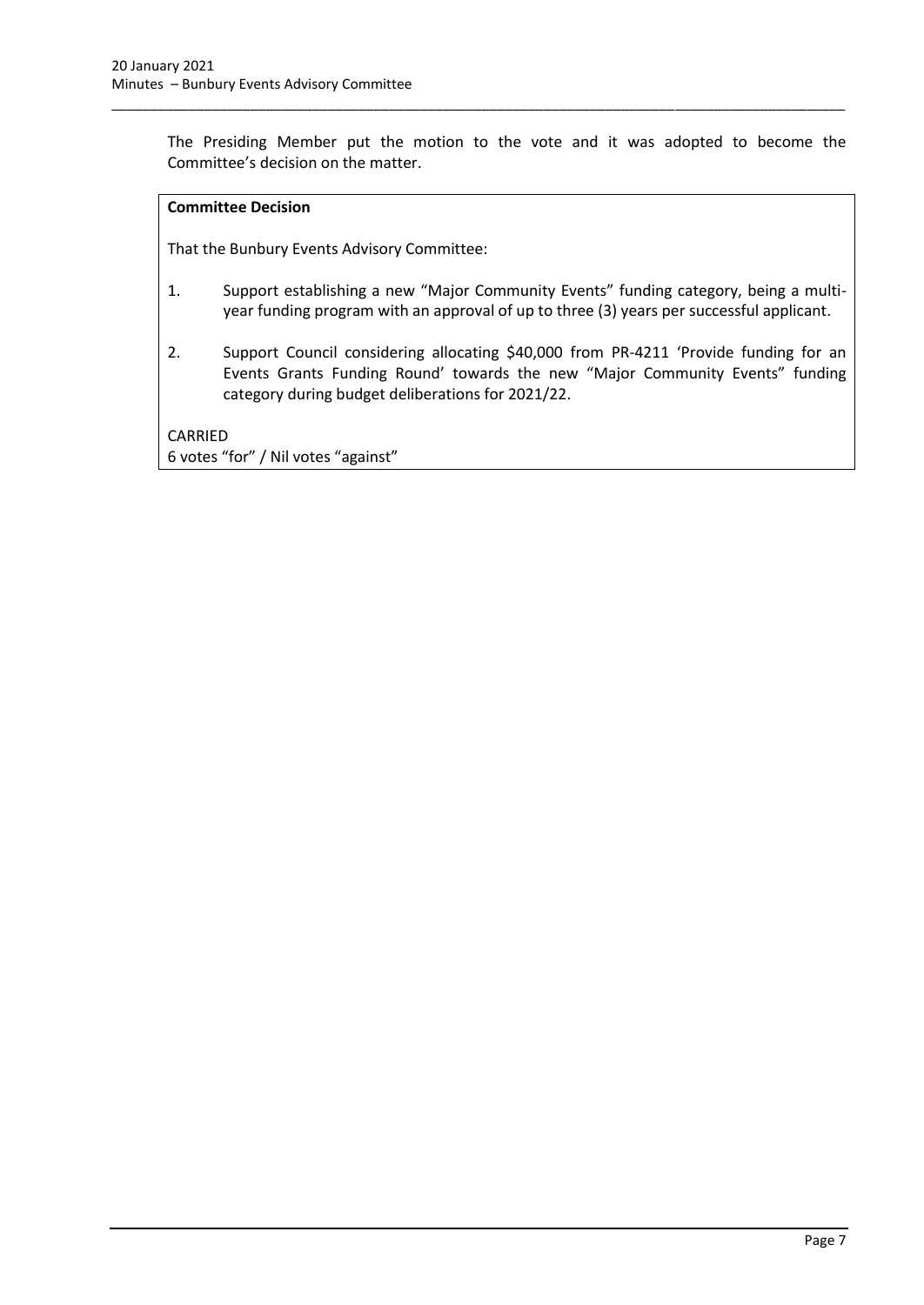# <span id="page-10-0"></span>**10.2 Grant Funding Program Reallocation of the Seed Funding Project to an Iconic Event Project and Consideration of a Proposal for an Iconic Event**

\_\_\_\_\_\_\_\_\_\_\_\_\_\_\_\_\_\_\_\_\_\_\_\_\_\_\_\_\_\_\_\_\_\_\_\_\_\_\_\_\_\_\_\_\_\_\_\_\_\_\_\_\_\_\_\_\_\_\_\_\_\_\_\_\_\_\_\_\_\_\_\_\_\_\_\_\_\_\_\_\_\_\_\_\_\_\_\_\_\_\_\_\_\_\_

| <b>File Ref:</b>            | COB/530                                                        |                                                               |
|-----------------------------|----------------------------------------------------------------|---------------------------------------------------------------|
| <b>Applicant/Proponent:</b> | Internal Report                                                |                                                               |
| <b>Responsible Officer:</b> | Juaini Taylor, Senior Events Officer                           |                                                               |
| <b>Responsible Manager:</b> | Sarah Upton, Manager Community Services                        |                                                               |
| Executive:                  | Gary Barbour, Director Sustainable Communities                 |                                                               |
| <b>Authority/Discretion</b> | Advocacy                                                       | $\boxtimes$<br>Review                                         |
|                             | ⊠<br>Executive/Strategic                                       | Quasi-Judicial                                                |
|                             | Legislative                                                    | <b>Information Purposes</b>                                   |
| <b>Attachments:</b>         |                                                                | Appendix CRUSC-1: 2017-2020 Bunbury Fringe Festival Officer's |
|                             | Report                                                         |                                                               |
|                             | Appendix CRUSC-2: Bunbury-Ferguson Valley Event Concept Report |                                                               |

#### **Summary**

The purpose of this report is for BEAC to review the current Seed Funding project and consider redirecting the funding to establish a new Iconic Event project.

Subject to the above, a Bunbury Ferguson Valley iconic event concept is presented to BEAC for consideration as a trial iconic event for the City of Bunbury.

#### **Executive Recommendation**

That the Bunbury Events Advisory Committee recommend Council:

- 1. Note the Bunbury Fringe Festival Officer's Report (**attached** at Appendix CRUSC-1).
- 2. Rename PR-4299 'Provide funding for seed funding round' to 'Provide funding for iconic event funding round'.
- 3. Approve the allocation of \$30,000 from PR-4299 'Provide funding for iconic event funding round' towards the Bunbury and Ferguson Valley Event Concept.

*Voting Requirement: Simple Majority*

#### **Strategic Relevance**

| Theme 1       | Our community and culture                                                                                                                              |
|---------------|--------------------------------------------------------------------------------------------------------------------------------------------------------|
| Goal          | A safe, healthy and cohesive community, with a rich cultural life, and<br>supportive social environment                                                |
| Objective 1.4 | Arts, culture, heritage and events that enrich our understanding and<br>enjoyment of life, celebrate our identity and bring the community<br>together. |
| Theme 4       | Our City                                                                                                                                               |
| Goal          | Civic Leadership, partnerships and sound governance in delivering with<br>and for the community.                                                       |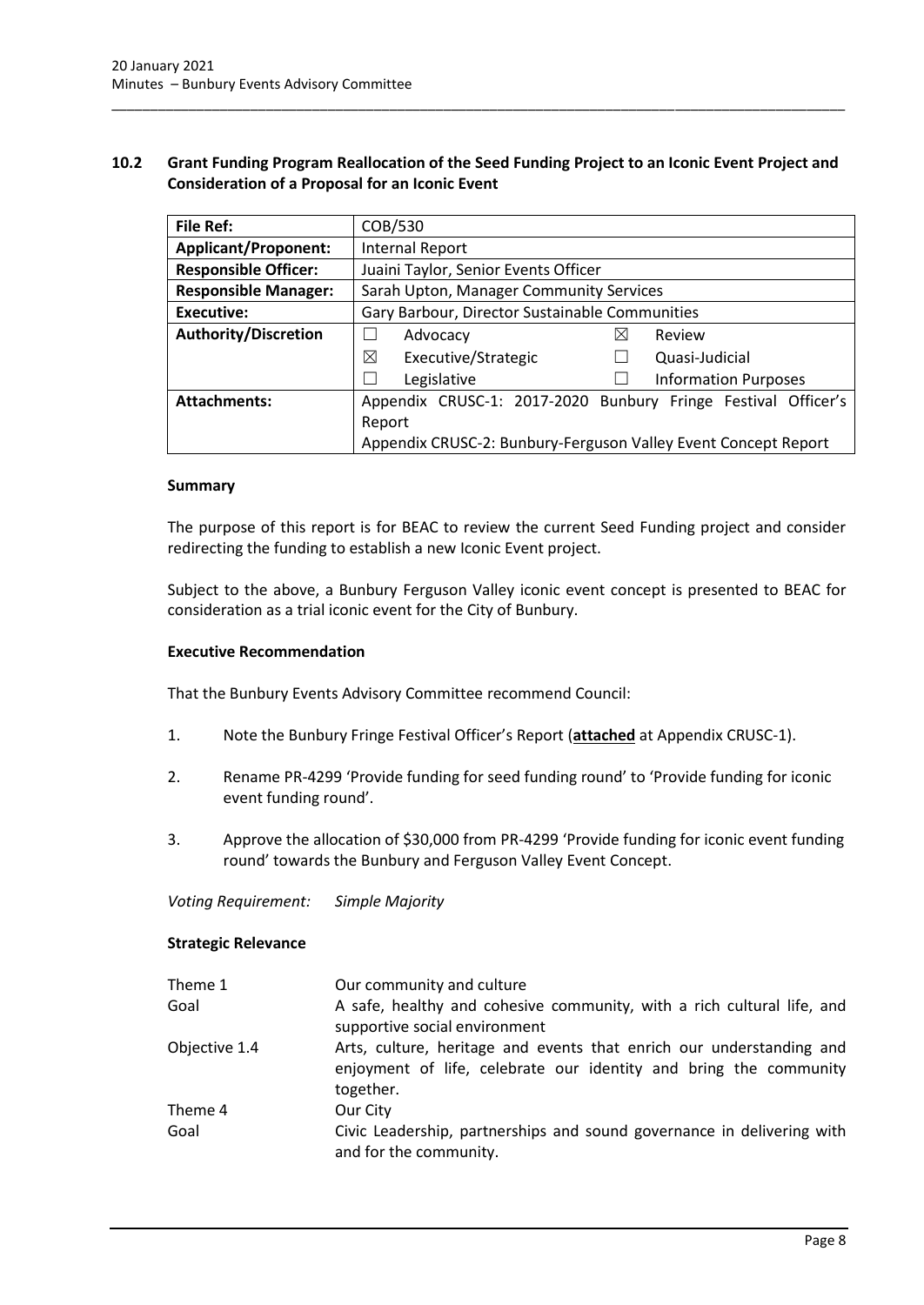Objective 4.4 A skilled organisation, which exercises responsible asset stewardship, sound financial management, and exemplary customer service.

\_\_\_\_\_\_\_\_\_\_\_\_\_\_\_\_\_\_\_\_\_\_\_\_\_\_\_\_\_\_\_\_\_\_\_\_\_\_\_\_\_\_\_\_\_\_\_\_\_\_\_\_\_\_\_\_\_\_\_\_\_\_\_\_\_\_\_\_\_\_\_\_\_\_\_\_\_\_\_\_\_\_\_\_\_\_\_\_\_\_\_\_\_\_\_

#### **Regional Impact Statement**

The City of Bunbury is committed to ensuring our community and visitors have the opportunity to experience and participate in a range of quality and exciting events. The Ferguson Valley is located within the Shire of Dardanup, part of the wider Greater Bunbury region. Collaboration with surrounding local governments provides a greater opportunity to develop events which celebrate the unique assets of the region.

# **Background**

The City launched the Seed Funding project in January 2017, which is a multi-year (up to three years) grant designed to assist with new, innovative and emerging events, in-line with the City of Bunbury Events Strategy. This project is additional to the City's annual grant program that comprises three (3) categories of Events, Community and the Arts.

The Seed Funding Category aims to assist events that:

- Generate a significant number of visitors to Bunbury;
- Receive media coverage raising the profile of Bunbury Geographe as a tourist destination;
- Drive tourism through economic and community benefits and creates promotional opportunities for Bunbury; and
- Are extraordinary, innovative and activate public spaces while adding vibrancy to Bunbury.

Upon launching the category in 2017, the Bunbury Fringe Festival was the successful recipient and received the following cash contribution over the three years:

- 2018: \$60,000
- 2019: \$50,000
- 2020: \$50,000

The organiser of the Bunbury Fringe Festival completed annual event reports during their contracted term. A full report of the event over three years is **attached** at Appendix CRUSC-1.

With the Bunbury Fringe Festival completing the three year contract last financial year (2019/20), the Seed Funding project will be available for application. Consideration is required on the future of the project to ensure to ensure it aligns with current priorities including the establishment of an iconic event for the City of Bunbury.

Australia's South West (ASW) Regional Tourism Organisation (RTO) contracted AHOY Management to undertake a feasibility report to establish a new iconic event concept for the Bunbury and Ferguson Valley region. This iconic event would highlight the regions distinctive assets and increase awareness of the tourist destination and drive visitation.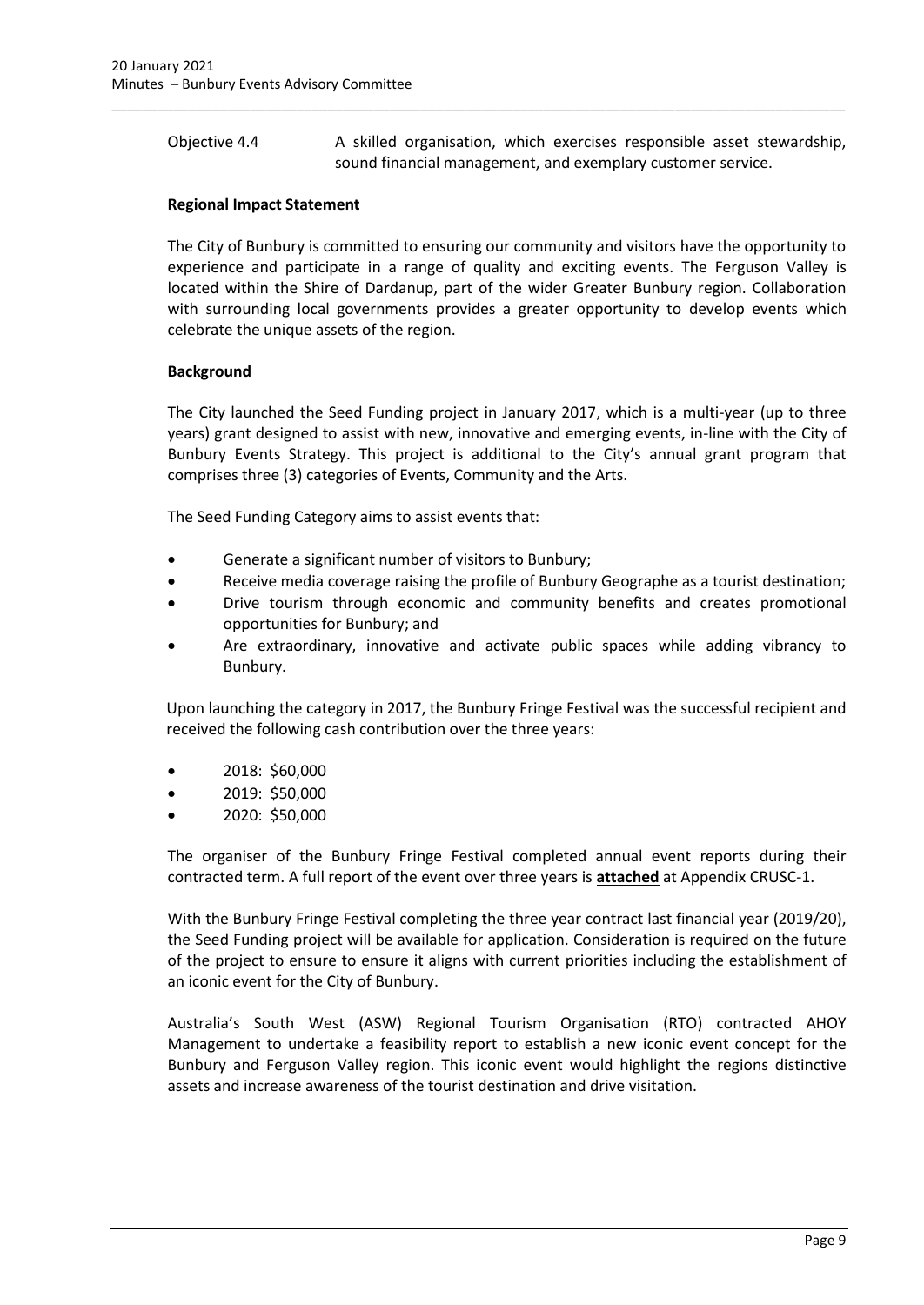#### **Council Policy Compliance**

The Grant Funding Program policy provides an equitable and transparent process when Council determines financial support to individuals, community and sporting groups, and other legal entities.

\_\_\_\_\_\_\_\_\_\_\_\_\_\_\_\_\_\_\_\_\_\_\_\_\_\_\_\_\_\_\_\_\_\_\_\_\_\_\_\_\_\_\_\_\_\_\_\_\_\_\_\_\_\_\_\_\_\_\_\_\_\_\_\_\_\_\_\_\_\_\_\_\_\_\_\_\_\_\_\_\_\_\_\_\_\_\_\_\_\_\_\_\_\_\_

# **Legislative Compliance**

*Local Government Act 1995.*

# **Officer Comments**

The City's events calendar has grown significantly over the past five years due to the City's proactive approach in supporting event organisers.

Although the Seed Funding project assisted in creating a successful Bunbury Fringe Festival, the organiser remains reliant on financial support from the City to deliver the event each year. As such, the initial concept of the Seed Funding project to establish self-sustainable events has not been met and is unlikely to be met.

Since the establishment of the Seed Funding project, there has been a desire to establish an iconic event for the City. Objective 2.5 within the City's 2017-2020 Events Strategy which has not yet been met, seeks to *develop new 'iconic' arts and cultural festivals to showcase the strengths of the region'.*

As part of focused efforts to establish iconic events in the region, Australia's South West (ASW) Regional Tourism Organisation (RTO) contracted AHOY Management to undertake a feasibility report for a new iconic event concept for the Bunbury and Ferguson Valley region.

The confidential document prepared by AHOY Management provides a brief overview of the event concept including consideration of a partnership with the Shire of Dardanup (**attached** at Appendix CRUSC-2). The iconic event concept has been created to align with the regions brand identity and provide potential visitors an understanding of the various experiences in the region.

AHOY Management has a proven track record in establishing iconic events within the South West Region. AHOY Management run the Cabin Fever Festival in the Margaret River region, a 10-day winter festival which aims to boost business in the middle of winter, and drive visitation in a traditionally off-peak period. The Festival, now in its third year has successfully achieved this, with more than 7,500 attendees in its second year with 42 per cent of being overnight visitors.

Bunbury's events calendar features an impressive range of minor and major community events. A list of annual events, excusing one-off events negotiated through the Sports Marketing Australia program is provided below:

- Skyfest Australia Day Celebrations
- Christmas in the City
- Bunbury Fringe Festival
- Chefs Long Table Lunch
- Bunbury Show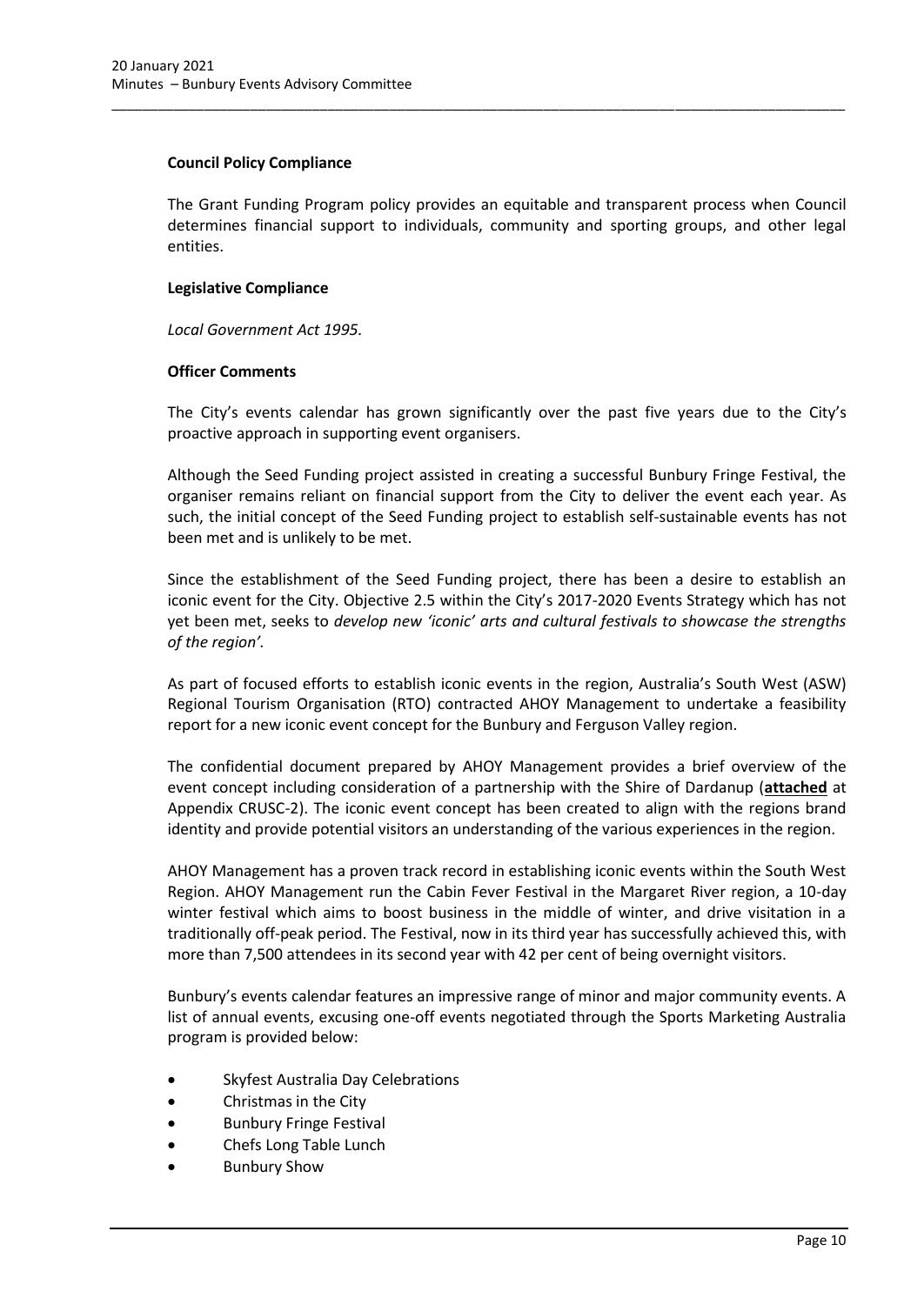- CinefestOz
- Street Pole Vault
- South West Festival of Japan
- Dolphin Festival
- **Bunbury Cup**
- Country Coastal Junior Soccer Association Carnival

\_\_\_\_\_\_\_\_\_\_\_\_\_\_\_\_\_\_\_\_\_\_\_\_\_\_\_\_\_\_\_\_\_\_\_\_\_\_\_\_\_\_\_\_\_\_\_\_\_\_\_\_\_\_\_\_\_\_\_\_\_\_\_\_\_\_\_\_\_\_\_\_\_\_\_\_\_\_\_\_\_\_\_\_\_\_\_\_\_\_\_\_\_\_\_

- Women's Triathlon
- **Relay for Life**
- Targa Bunbury Sprint
- Surf to Surf Fun Run
- Groovin the Moo
- 3 Waters Running Festival
- Pridefest South West
- Bunbury Markets
- **Bunbury Biennale**
- South West Art Now
- Noongar Country
- Bunbury Summer School
- Tree Street Art Safari
- NAIDOC Week
- WA Performing Arts Eisteddfod
- Grand Families Day
- South West Junior Hockey Championships
- State Youth Games
- Bunbury City Classic Triathlon
- SWAS Fun Run
- Barrett Bunbury Swim Thru
- South West Multicultural Festival
- Shift Youth Festival
- Krikke Boys Shootout
- Chinese New Year Festival
- Bunbury Beer and Cider Festival
- Stakes Day
- Bunbury Trotting Club New Year's Eve Fireworks
- South West Seniors Expo

Whilst each above-mentioned event has merit in terms of community and economic benefit, they have never been truly unique to Bunbury. While the list is impressive, it is anticipated that a growth in event standards, appeal and sustainability are key catalysts in attracting tourism to the region.

As a result of COVID-19 restrictions, the City was unable to administer the seed funding during 2020. As a result, there is unspent money remaining with the current Seed Funding budget.

The submitted iconic event concept is an opportunity for the City to utilise this unspent grant to trial an iconic event for the Bunbury Geographe Region, with opportunities for the Bunbury aspect of the concept to grow as a separate entity over time. While the City hasn't developed funding mechanisms to administer the proposed Iconic Event project, the submitted event has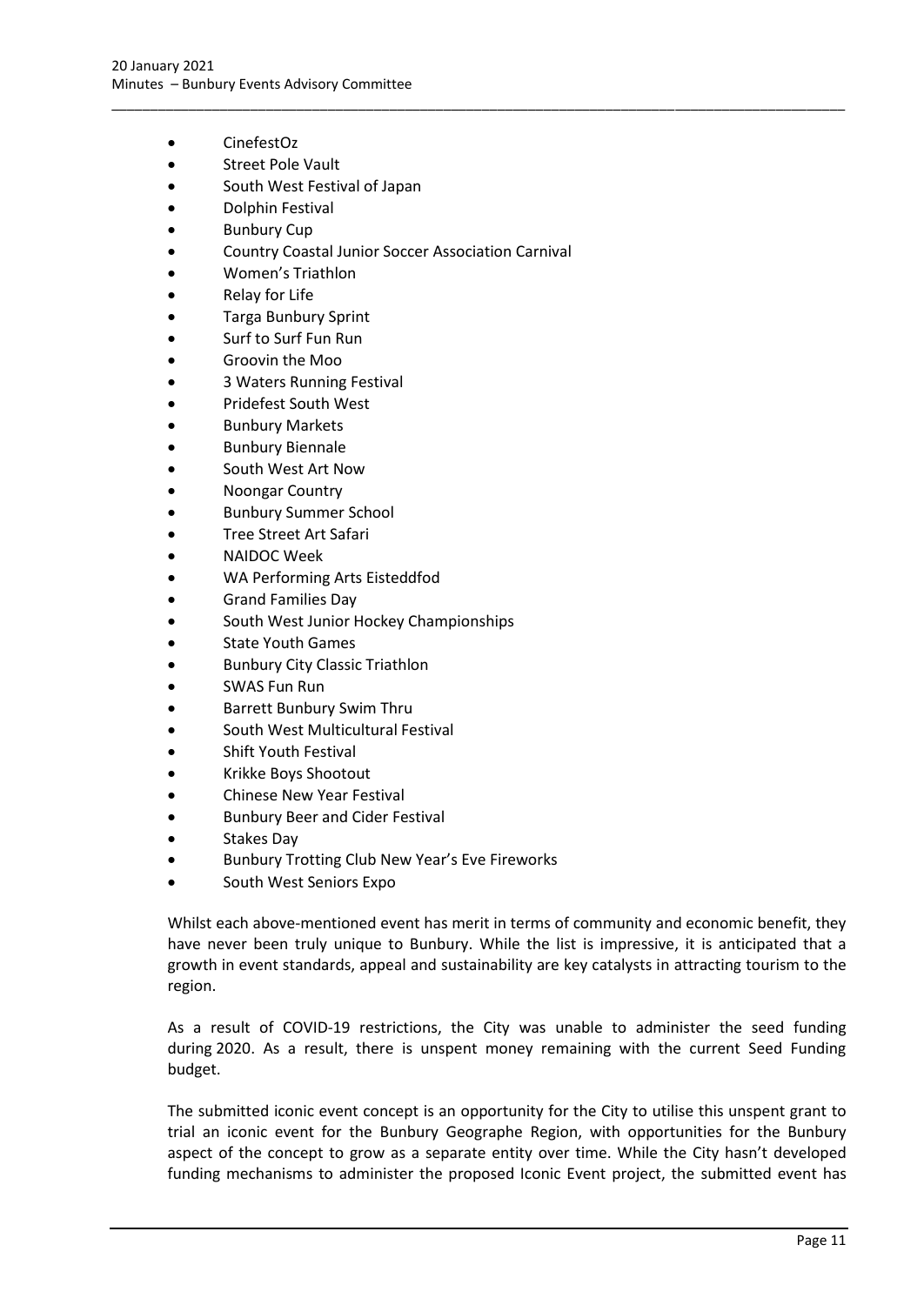been specifically prepared as an iconic event. Once the City has developed funding mechanisms for the Iconic Event project, all future proposal will be assessed against these mechanisms.

\_\_\_\_\_\_\_\_\_\_\_\_\_\_\_\_\_\_\_\_\_\_\_\_\_\_\_\_\_\_\_\_\_\_\_\_\_\_\_\_\_\_\_\_\_\_\_\_\_\_\_\_\_\_\_\_\_\_\_\_\_\_\_\_\_\_\_\_\_\_\_\_\_\_\_\_\_\_\_\_\_\_\_\_\_\_\_\_\_\_\_\_\_\_\_

#### **Analysis of Financial and Budget Implications**

The Seed Funding budget (PR-4299) of \$60,000 will be renamed the Iconic Event budget. This will allow development of the iconic event concept and suitable funding mechanisms without the need to request any additional budget.

Should the submitted iconic event be supported, \$30,000 from the newly named Iconic Event budget (PR-4299) will be attributed towards the event as an iconic event trial. The allocation of \$30,000 toward the event, will leave \$30,00 remaining within the 2020/21 Iconic Event budget.

In addition to the City's \$30,000 cash contribution, the applicant for the submitted iconic event has secured \$30,000 of seed funding from the Ferguson Valley Wellington Forrest, with further income to be sourced from marketing fees, program advertising, accommodation partners and other sponsors, totalling \$82,000.

#### **Community Consultation**

The proponent of the proposed iconic event undertook community/ industry consultation with a cross section of businesses from the Bunbury, Ferguson Valley and Wellington Forrest region. Feedback collected from the surveyed businesses has been considered in the attached confidential report.

#### **Councillor/Officer Consultation**

Not applicable.

#### **Applicant Consultation**

The proposal to reallocate the funding and resources from the Seed Funding project towards an Iconic Event project was discussed with BEAC upon closing the official committee meeting held 11 November 2020.

The proponent of the proposed iconic event, AHOY Management, has conducted a detailed report outlining the current events scene. AHOY Management presented the proposal to BEAC in March 2020 upon closing the official meeting, and subsequent discussions have also been held between AHOY Management and City Officers.

#### **Timeline: Council Decision Implementation**

Council will be asked to endorse the renaming of the "Seed Funding" project to the "Iconic Event" project, and allocation of funding towards the submitted iconic event concept.

#### **Outcome of the Meeting held 20 January 2020**

Ashley Hastie entered the meeting at 9:58am.

The recommendation (as printed) was moved Cr Yip, seconded Suzanne Clarke.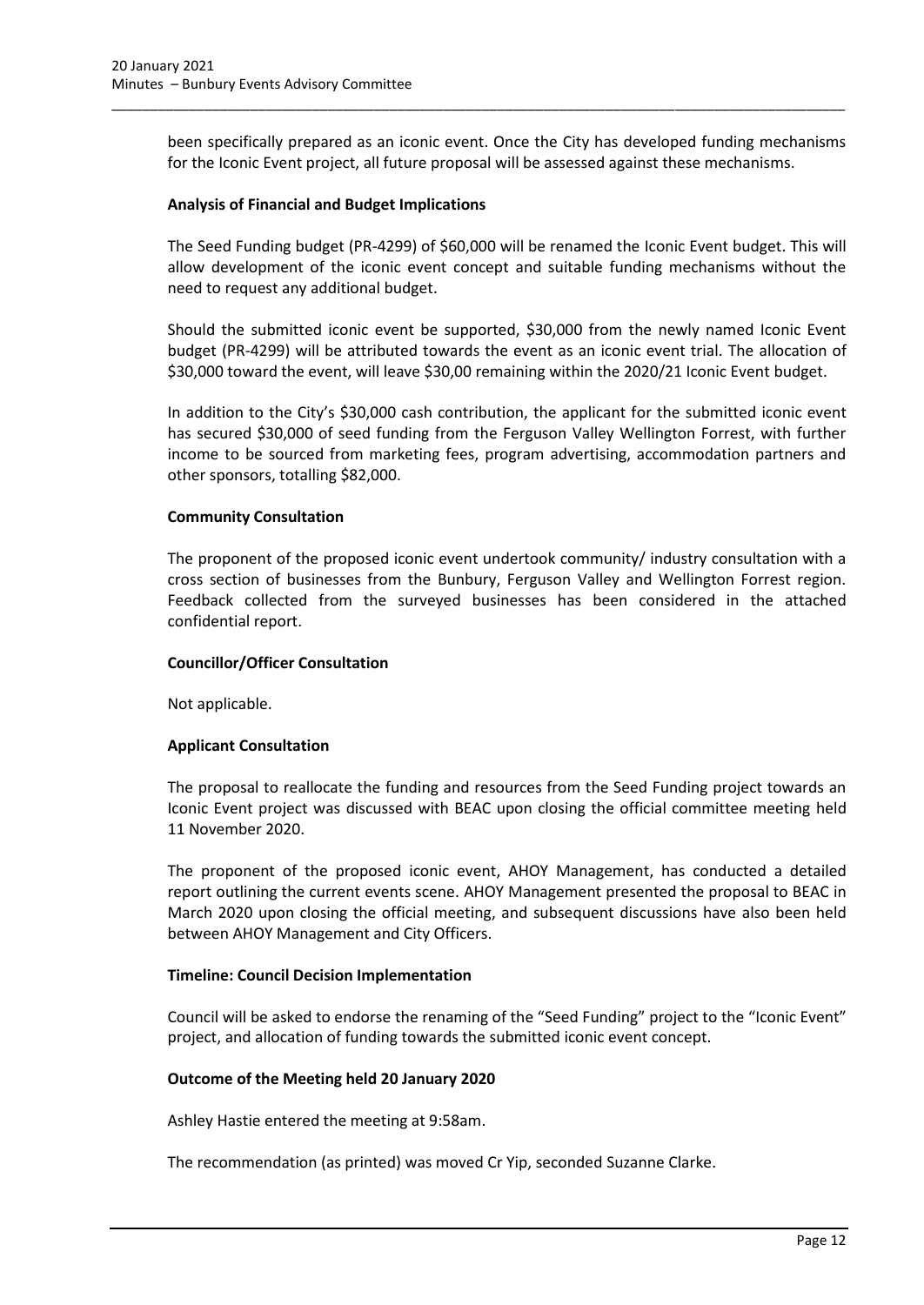The Presiding Member put the motion to the vote and it was adopted to become the Committee's decision on the matter.

\_\_\_\_\_\_\_\_\_\_\_\_\_\_\_\_\_\_\_\_\_\_\_\_\_\_\_\_\_\_\_\_\_\_\_\_\_\_\_\_\_\_\_\_\_\_\_\_\_\_\_\_\_\_\_\_\_\_\_\_\_\_\_\_\_\_\_\_\_\_\_\_\_\_\_\_\_\_\_\_\_\_\_\_\_\_\_\_\_\_\_\_\_\_\_

That the Bunbury Events Advisory Committee recommend Council:

- 1. Note the Bunbury Fringe Festival Officer's Report (**attached** at Appendix CRUSC-1).
- 2. Rename PR-4299 'Provide funding for seed funding round' to 'Provide funding for iconic event funding round'.
- 3. Approve the allocation of \$30,000 from PR-4299 'Provide funding for iconic event funding round' towards the Bunbury and Ferguson Valley Event Concept.

#### CARRIED

7 votes "for" / Nil votes "against"